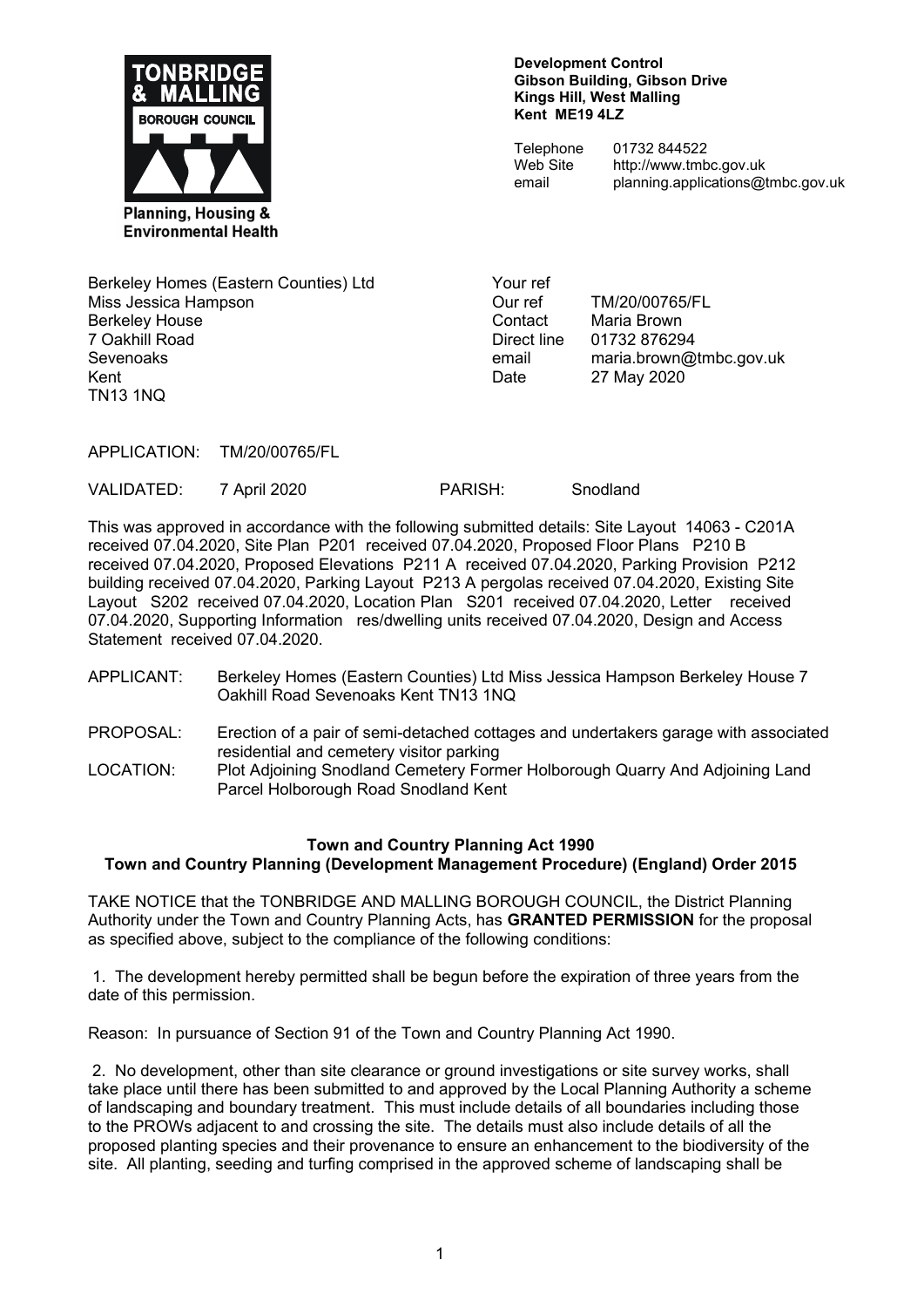implemented during the first planting season following occupation of the buildings or the completion of the development, whichever is the earlier. Any trees or shrubs removed, dying, being seriously damaged or diseased within 10 years of planting shall be replaced in the next planting season with trees or shrubs of similar size and species.

Reason: To protect and enhance the appearance and character of the site and locality.

 3. All materials used externally shall accord with the approved plans referenced P212 and P211A received 7 April 2020.

Reason: To ensure that the development does not harm the character and appearance of the locality.

 4. The use shall not be commenced, nor the premises occupied, until the area shown on the submitted layout as vehicle parking space has been provided, surfaced and drained. Thereafter it shall be kept available for such use and no permanent development, whether or not permitted by the Town and Country Planning (General Permitted Development) Order 2015 (or any order amending, revoking or re-enacting that Order) shall be carried out on the land so shown or in such a position as to preclude vehicular access to this reserved parking space.

Reason: Development without provision of adequate accommodation for the parking of vehicles is likely to lead to hazardous on-street parking.

 5. The garage shown on the submitted plan shall be kept available at all times for the parking of Hearses and the parking area to the southern end of the site shall be kept available at all times for the provision of parking bays for the Cemetery.

Reason: To ensure adequate parking provision for cemetery users and visitors.

 6. The proposed hardstanding shall be constructed of porous materials or provision made to direct surface water run-off from the hard surface to a permeable or porous area or surface within the curtilage of the dwellinghouses and vehicle parking areas hereby permitted.

Reason: Development of hardstanding without the suitable disposal of surface water is likely to lead to unacceptable surface water run-off onto land outside the ownership of the applicant.

 7. (a) If during development work, significant deposits of made ground or indicators of potential contamination are discovered, the work shall cease until an investigation/ remediation strategy has been agreed with the Local Planning Authority and it shall thereafter be implemented by the developer.

(b) Any soils and other materials taken for disposal should be in accordance with the requirements of the Waste Management, Duty of Care Regulations. Any soil brought onsite should be clean and a soil chemical analysis shall be provided to verify imported soils are suitable for the proposed end use.

(c) A closure report shall be submitted by the developer relating to (a) and (b) above and other relevant issues and responses such as any pollution incident during the development.

Reason: In the interests of amenity and public safety.

### **Informatives:**

 1 The proposed development is within a road which has a formal street numbering scheme and it will be necessary for the Council to allocate postal address(es) to the new property/ies. To discuss the arrangements, you are invited to e-mail to addresses@tmbc.gov.uk. To avoid difficulties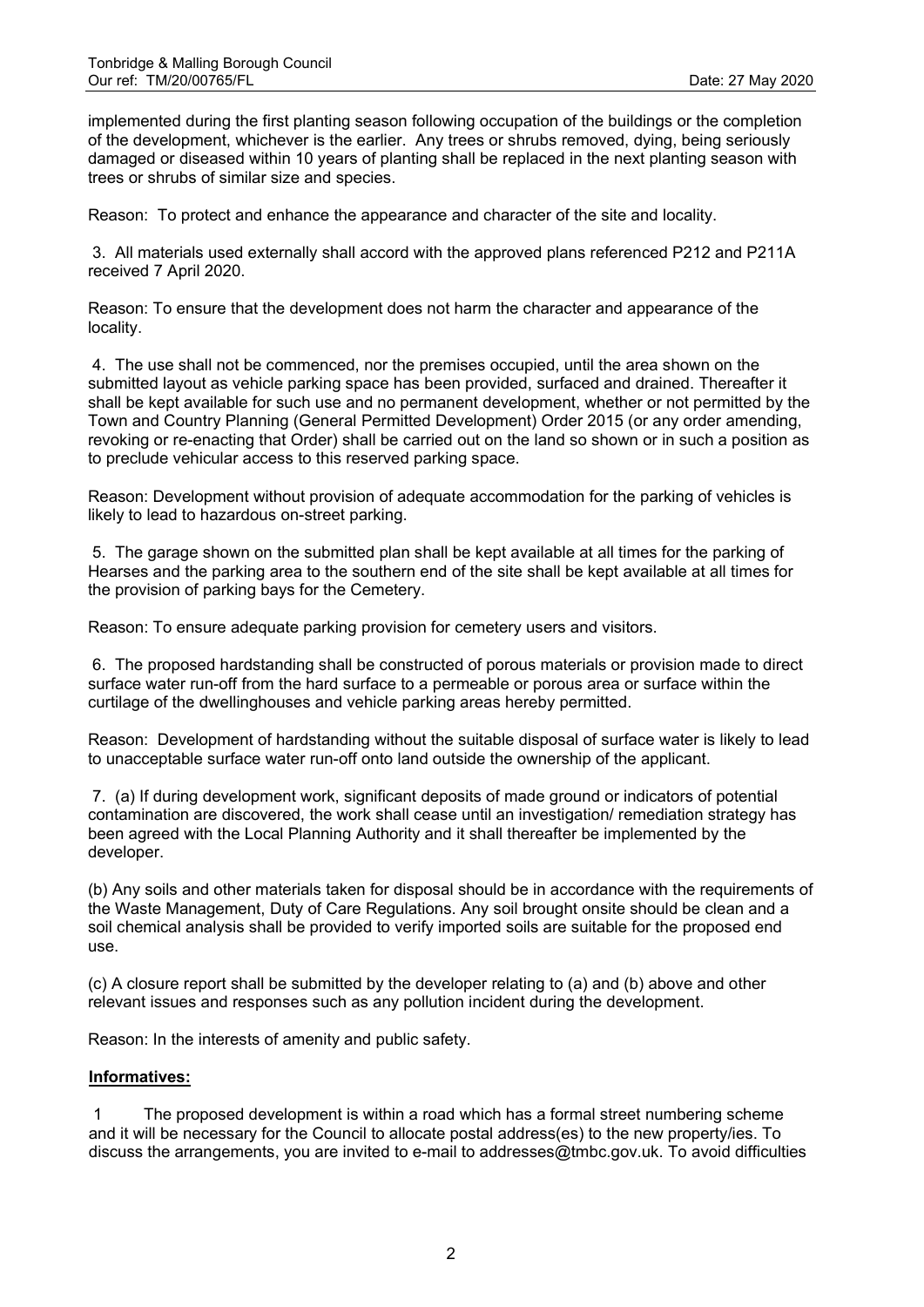for first occupiers, you are advised to do this as soon as possible and, in any event, not less than one month before the new properties are ready for occupation.

2 It is the responsibility of the applicant to ensure before the development hereby approved is commenced that all necessary highway approvals and consents where required are obtained and that the limits of highway boundary are clearly established in order to avoid any enforcement action being taken by the Highway Authority. The applicant must also ensure that the details shown on the approved plans agree in every aspect with those approved under such legislation and common law. It is therefore important for the applicant to contact KCC Highways and Transportation to progress this aspect of the works prior to commencement on site.

 3 In the interests of good neighbourliness the hours of construction, including deliveries, should be restricted to Monday to Friday 07.30 - 18.30 hours, Saturday 08.00 - 13.00 with no work undertaken on Sundays or Public/Bank Holidays.

 4 The disposal of waste by incineration is contrary to Waste Management Legislation and could lead to justified complaints from local residents.

 5 The Byway to the east of the site and the public footpath crossing the site must not be stopped up, diverted, obstructed (this includes any building materials or waste generated during any of the construction phases) or the surface disturbed. There must be no encroachment on the current width, at any time now or in future and no furniture or fixtures may be erected on or across Public Rights of Way without consent.

 6 The applicant is strongly encouraged to consider opportunities for incorporating renewable energy technologies into the approved development, including the provision of electric car charging points and for measures to support biodiversity within the construction of the buildings.

In reaching this decision, the Local Planning Authority has had appropriate regard to the provisions of paragraph 38 of the National Planning Policy Framework 2019.

# Louise Reid

Head of Planning

## **NOTE REGARDING PLANNING CONDITIONS**

**Please note that if conditions are attached to this permission, some of them may require the submission, pursuant to Article 27 of the Town and Country Planning (Development Management Procedure) (England) Order 2015, of details for the formal approval of the Local Planning Authority prior to the development commencing. The Borough Council may consider it appropriate to carry out consultations and other procedures prior to giving a formal decision on these matters and it is unlikely that this will take less than 4 weeks. This should be taken into account when programming the implementation of the permission. Any development that takes place in breach of such conditions is likely to be regarded as unlawful.** 

## **THIS IS NOT A BUILDING REGULATION APPROVAL**

**It is the responsibility of the developer to ensure, before the development hereby approved is commenced, that approval under the Building Regulations, where required, and any other necessary approval, have been obtained, and that the details shown on the plans hereby approved agree in every respect with those approved under such legislation.**

**IMPORTANT: Your attention is drawn to the Notes attached.**